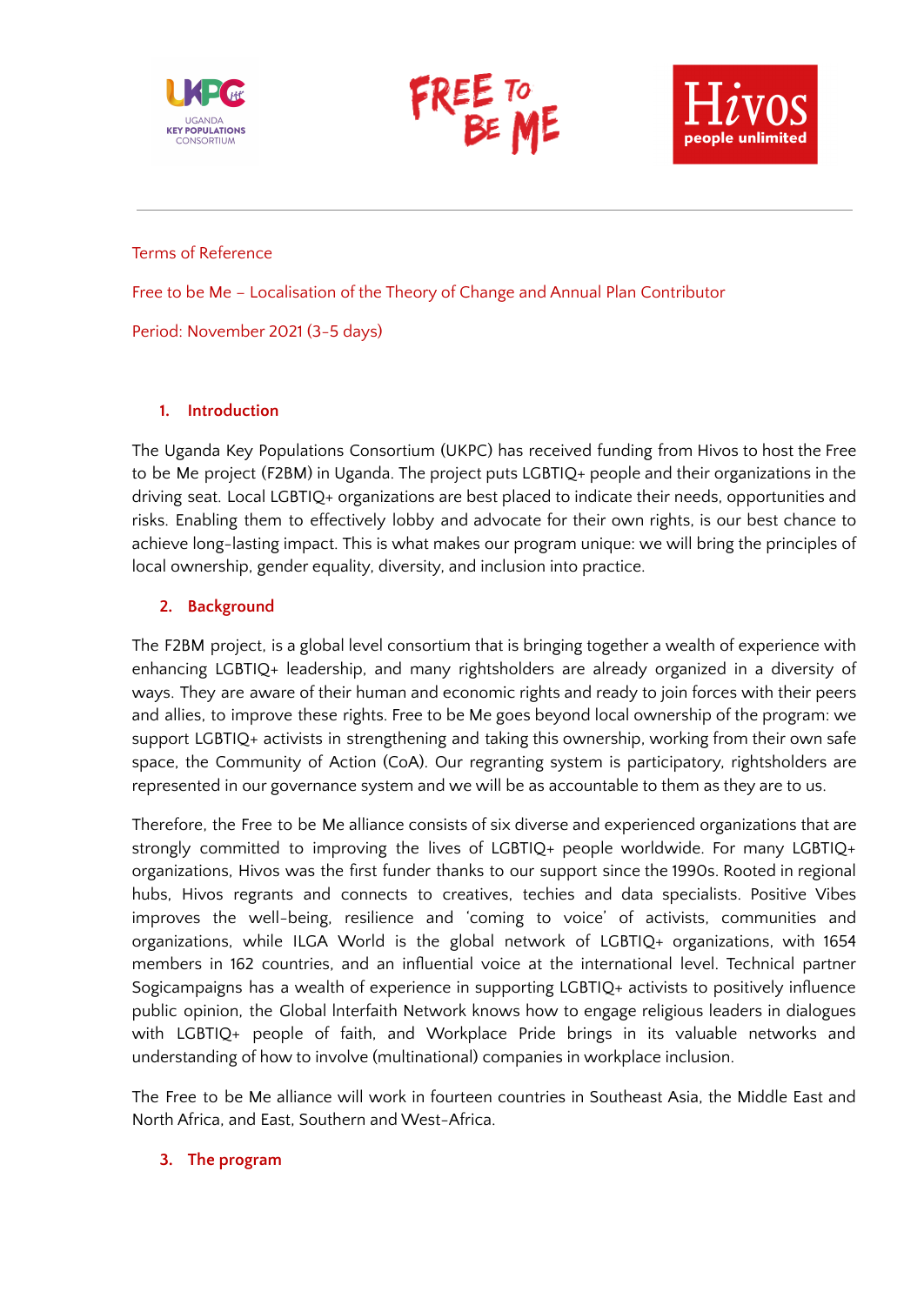We will bring LGBTIQ+ people and organizations from all parts of the LGBTIQ+ rainbow together in inspiring Communities of Action (CoAs), and empower them to strengthen or build a movement. Within our overarching Theory of Change, LGBTIQ+ communities will decide about objectives, strategies and activities to engage key actors and convince duty bearers to improve their human and economic rights.

Resilient and self-confident activists are at the core of the strongest and most successful LGBTIQ+ organizations. Where necessary, we will support LGBTIQ+ individuals and groups to increase their (personal) well-being and become well-prepared advocates, cooperating in inclusive LGBTIQ+ civil society organizations. Based on this sound foundation for movement-building, and supported by expert working groups, Free to be Me will assist CoA participants to increase public support for LGBTIQ+ people and issues, lobby for legal and policy changes and remove key obstacles to social justice and economic development.

Free to be Me will be the first program of its kind to pave the way for targeted lobby and advocacy to get SOGIESC issues mainstreamed in economic development programs. The CoAs will focus on improving the economic inclusion of LGTBIQ+ people in their respective countries, while our trailblazer approach will map, connect and inspire key actors, help them develop a strategic global action plan and initiate pilot research to find out what strategies work best.

The five-year program started April 1st, 2021 and is funded by the Dutch Ministry of Foreign Affairs, under the Strategic Partnership Fund, which is part of the Strengthening Civil Society subsidy framework

# **4. Main goal**

In each country, activists/advocates at the local and national level come together to localize the Free to be Me Theory of Change, set priorities for their country context, and define joint goals. In a joint meeting of experts with backgrounds as diverse as LGBTIQ+ communities themselves, we will develop plans for the coming four years, and identify actions for the coming year.

The participants will be expected to actively contribute to a joint action plan, taking into account the needs of the breadth of LGBTIQ+ communities which in this case, Uganda.

## **5. Requirements**

This is a short-term contribution on consultancy/per-diem basis.

The contributor:

- Has expertise in and a passion for working on LGBTIQ+ inclusion and rights, for example through advocacy.
- Has a progressive and positive view on LGBTIQ+ rights and inclusion, sees inclusion of LGBTIQ+ people from an intersectional perspective and understands how exclusion works for a range of groups marginalized in their country context.
- Is keen on ensuring ownership by local LGBTIQ+-led, organizations, and in finding innovative and creative solutions to realize goals.
- Is keen on ensuring that all parts of the LGBTIQ+ rainbow benefit from the Free to be Me program.
- Is able to establish productive and innovative collaborations, including between organizations, groups and persons that maybe do not always work together.